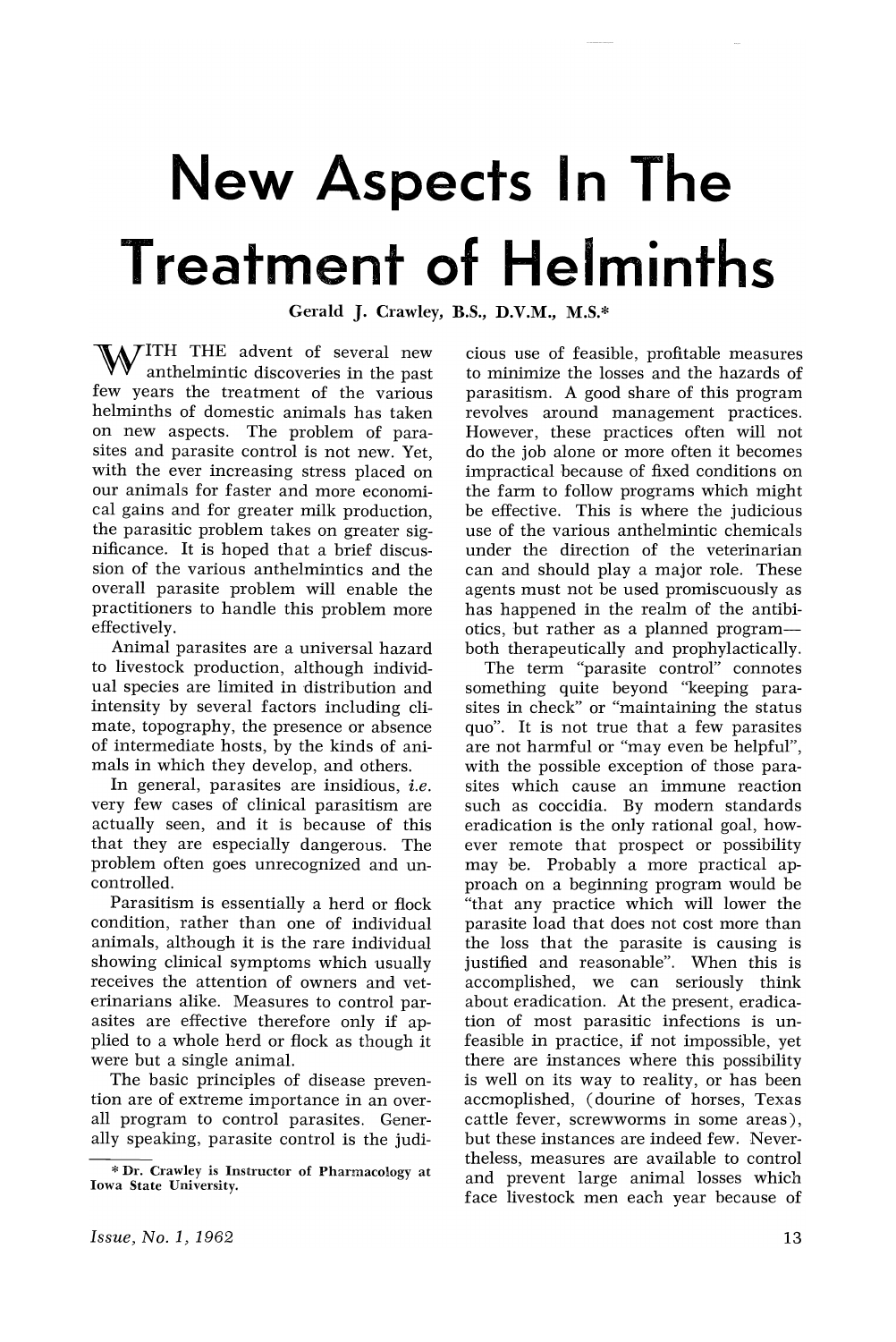parasitism. These measures are based largely on sanitation and medication. Our first problem is one of education of the farmer as to the extent of the parasite problem, our second is the education of the veterinarian as to the chemicals available and their proper use in light of the management practices in any particular series of circumstances. No one program can fit the needs of all clients in an area.

Much work has been accomplished on the first problem, *i.e.* education. Through the efforts of parasitologists, veterinarians, and commercial companies, the story of parasites has been carried to many of the livestock people. However, there are still many who need further education in this field, especially in the area relating to the internal parasites of cattle. The local veterinarian can do more to educate his clientele than any other one force.

The development of control measures requires a full knowledge of immunity, sources of infection, and means of transmission, life cycles including any intermediate or incidental hosts, parasite-host relationships, epizootiology, geographical distribution, and factors which augment or decrease host resistance.

'Probably the best overall approach is the so-called "life-cycle approach". This involves a concerted attack on all fronts but with special efforts against that point in the life cycle in which the parasite is most vulnerable. This may be at the time the parasite is in the host, or within an intermediate host or more preferably when it is "free-living" outside the host. Nearly every species has such a "free-living" stage and it would be well to attack the parasite at this time before it can cause any harm to its host and at a place where we need not be so concerned about the toxic effects of a chemical upon the host. However, because of lack of knowledge of many of the complete life cycles, and for many other reasons, mainly managerial and economical in nature, it is often impossible to attack parasites from this approach. Since we are most aware of the parasite and its relation to its host, it is at this point that we often make our attack.

Antiparasitic, more specifically in this discussion anthelmintic, chemicals are

powerful aids in this attack. They must not be confused as being synonymous with control or substitutes for it; they are merely aids in the overall program. Some efficient measures of parasite control do not depend upon the use of these agents at all or only incidentally (artificial insemination for control of *Trichomonas fetus*, concrete sanitation systems for swine ascarid control, individual portable pens for control of coccidia in calves, etc.) Neither have many parasites been controlled by the use of these agents alone. However, chemotherapeutic and other chemical measures for destroying parasites do have an important place in parasite control programs. In the same degree that the concept of control embraces all measures aimed at the weakest link in the life cycles of the parasite, the concept of antiparasitic chemicals includes all agents that accomplish, or help accomplish interruption of this cycle. This discussion will be limited to those anthelmintic agents which act upon the parasite during the time of the cycle when it is within the host.

Chemicals are our oldest weapons for combating the parasitic infections. Many of the chemicals which are being used today were not known two decades ago or even ten years ago. Others which have been used extensively in the past are now being replaced by safer and/or more effective chemicals.

Methods, too, have been revolutionized. The effects of new approaches and viewpoints are fully as significant as new drugs and chemicals. Today, because of a better understanding of the nature and gravity of parasitism, the strictly curative use of anthelmintics, as well as many other medicinals, is becoming less common. Emphasis has been placed on prevention rather than cure. This approach has not been without problems. Some of which are the increased possibilities of resistant strains of organisms and of sensitivities arising within individual animals. These have been noted in several areas, especially with the antibiotics. Part of this is inherent with the approach taken while a larger share is due to the unintelligent and promiscuous use of drugs and chemicals by lay and professional personnel as well.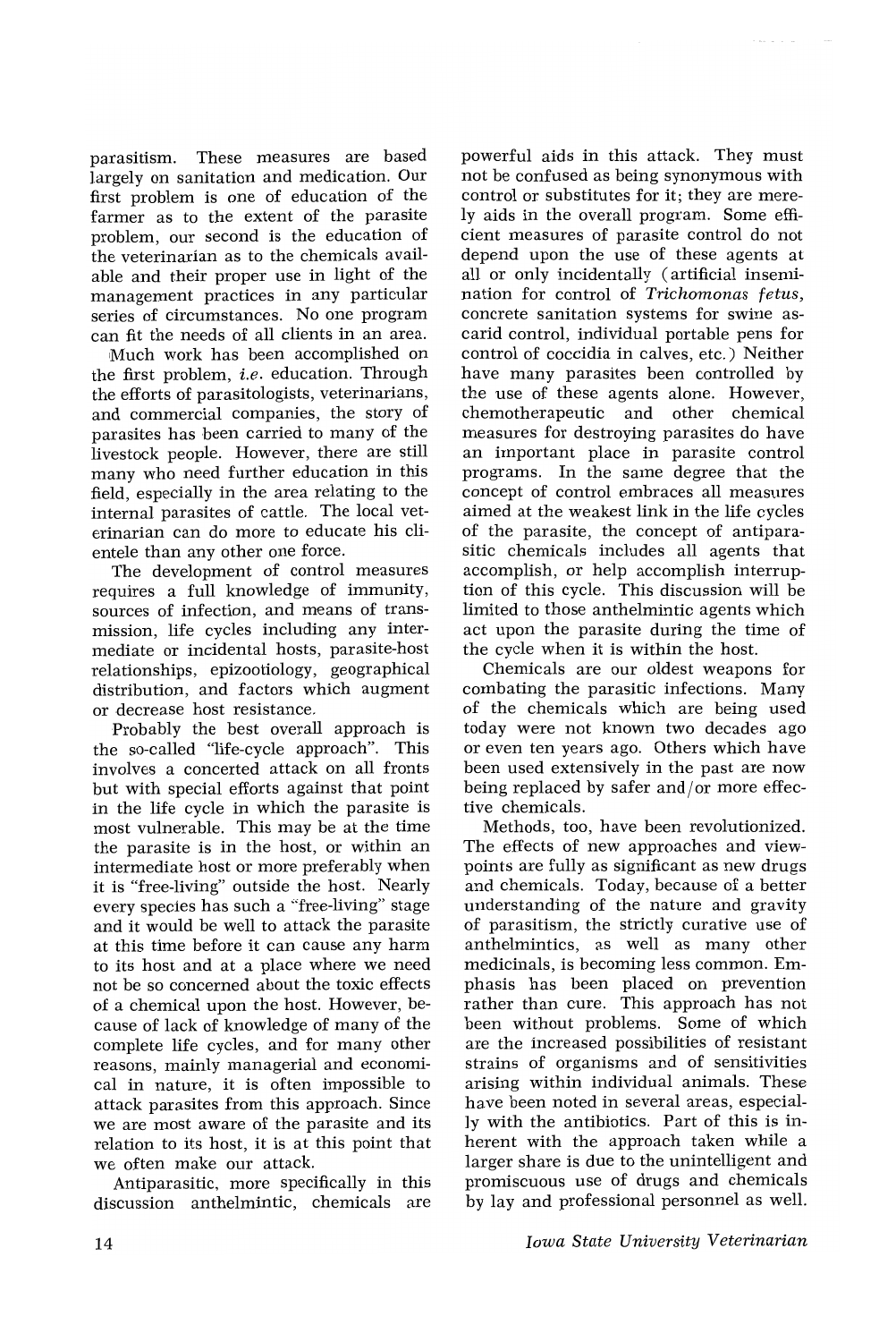But, it is through experience that much of our learning has arisen, so let us hope that we can profit by these mistakes. All too often, profit becomes the motivating factor in the manufacture, promotion, and sale of a product. Profit is important if we are to continue to make progress through research, but our prime concern should be with the overall best use of any product in its utilization as a prophylactic or therapeutic substance, and not with mass sales to an uninformed, but not unintelligent public.

It can generally be said that most livestock men are aware that swine, horses and sheep may become heavily parasitized. Whether they do anything about it is another question. Many are not aware that cattle also can be parasitized, and it is often difficult to convince them since it is not so readily apparent when helminths are passed in this species as it is when swine ascarids are passed. Many of those who realize animals may be parasitized do not become alarmed until they have a clinical case, although the subclinical parasitic infection may be doing considerable harm. It is up to the local veterinarian to inform these people of the significance of the parasite and of the toll they are extracting annually from the farmer.

About 25 species of roundworms can live in the digestive tract of cattle—ten of which are of considerable economic importance. Over twenty-four species of nematodes occur in the digestive tract of sheep and goats. At least a dozen different nematodes may be found in the gastrointestinal tract of swine, and there are over twice that many found in horses, to say nothing of the bot problem.

Since this is not intended to be a systematic review of the literature pertaining to this subject, but rather a review of older products and an introduction to newer chemicals for anthelmintics, references will only be cited in which the reader may find additional information. This is not intended to represent a comprehensive coverage of the specific chemicals.

#### **Horses**

Of the several chemicals which have been used in horses, carbon tetrachloride

and tetrachloroethylene should be discarded and considered obsolete because of their toxicity. Phenothiazine, piperazine, toluene and carbon disulfide may still be used for specific conditions alone or in combination. Phenothiazine is effective against strongyles, especially the smaller varieties and is slightly effective against the stomach worm, *Trichostrongylus axei.* It can be used therapeutically and is also recommended as a low level preventative in feed or salt at the rate of two grams per day for 21 consecutive days of each month. There has been some controversy concerning its toxicity because erythrocytes may be destroyed. If used at recommended levels this should not be a problem. Piperazine is highly effective against ascarids of all species and is exceedingly safe. In addition, it is highly effective against the mature horse pinworm, *Oxyuris equ,i.* It also has some effect against the smaller species of strongyles. Toluene is effective against ascarids and to some extent bots. However, upon repeated usage it may cause a central nervous system depression. Carbon disulfide has been the drug of choice for bots, it is also highly effective against the horse stomach worm, *Habronema.* However, it is toxic and must be administered with care. The best method of administering this compound is via stomach tube. The newer anthelmintics which are currently available may replace these treatments to a large extent. Thiabendazole\* has only recently been marketed. It has been shown to be very effective against strongyles. In addition, it is very safe. Finally, the organic phosphate compounds, which have been such effective insecticides, have been shown to have some activity against helminths. Some of these compounds have been more effective than others. One which has seemed to work well in horses and which covers a broader spectrum than any drug heretofore known for horses is Neguvont (also called Dipterex, Dichlorphon, Dylox, and Bayer L13/59). It is reported as be-

<sup>\*</sup> Merch, Sharp and Dohme, Rahway, New Jersey-marketed under the trade name of Equizole.

t Chemagro, Kansas City, Missouri-marketed under trade name of Dyrex by Fort Dodge Laboratories, Fort Dodge, Iowa.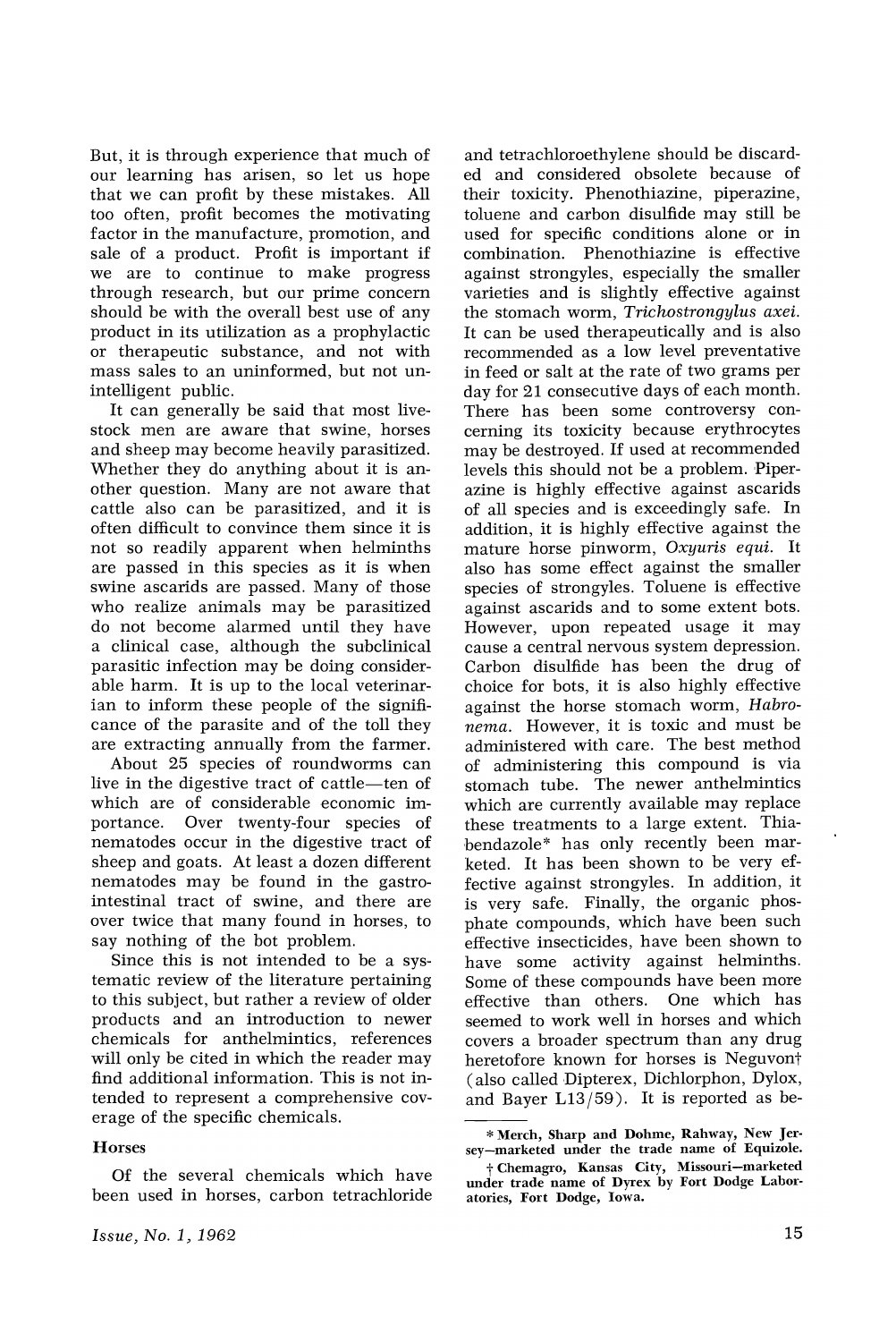ing active when administered per os against ascarids, strongyles (both large and small), pinworms and bots. It, of course, has the possibility of causing toxicity symptoms as do all the organic phosphates, which are those of cholinesterase inhibition. However, if administered as directed there is a good margin of safety. It might be well to point out that the use of succinyl choline following the use of organic phosphates is specifically contraindicated.

## Cattle and Sheep

The drug of choice for treating helminths of ruminants has been phenothiazine. This drug has shown a broad spectrum action being highly effective against Haemonchus, Bunostomum, and Oesophagostomum and somewhat less effective against Trichostrongylus, Ostertagia and therapeutically as a drench or bolus. It Nematodirus. This drug has been used is contraindicated in weak and anemic animals. It may also cause photosensitization. It is very well suited to low level continuous feeding because of its very good stability properties. It has been used in salt and at a 1: 9 mixture with variable results. However, much of this was apparently due to its unpalatability which has been largely overcome by commercial preparations.\*

In addition, there are several mineral products available which are purported to be highly palatable. The question arises as to whether consumption is great enough to meet the requirements of two grams per day of phenothiazine and whether the cost of the product for amount of drug obtained is warranted. This is where the judgment of the veterinarian can very often be of considerable help to cattle and sheep men. In addition, particle size has been found to be very important -the finer sized particles are more effective and of course more costly, and this is where much discrepancy has arisen in the literature regarding its effectiveness. This is also where questions arise in the minds of farmers when finding

\* Saltrazine-Hardy Salt Company, St. Louis, Missouri.

such great cost differences among products for what appears to be the same chemical.

It was also reported that low level feeding of phenothiazine in cattle was effective in controlling the lungworm, *Dictyocaulus viviparus.* Recently experimental work indicates that it may be effective in a community program of hornfly control through its action upon the larvae in the manure. It is currently being marketed for this purpose.

It should be pointed out that this chemical usually causes a very red urine and may cause a discoloration of the milk of lactating animals as well as staining the wool and haircoats. The milk is safe for consumption by calves or other animals, but has no beneficial affects.

Piperazine can be used in cattle with no untoward effects. However, it is only effective against the asoarid and this seems to be a problem in cattle only in isolated areas. It has been reported to be quite beneficial in sheep against nodular worms; however, it is not used routinely in this species because of the broader spectrum of other anthelmintics.

The only other drug which has had any widespread popularity as an anthelmintic in cattle has been Kamala. This drug has very poor efficacy, if any, and because of this there is no justification for its use.

Phenothiazine may be replaced to some extent with the advent of Thiabendazole.\* This chemical has a high degree of activity against a broad spectrum of gastrointestinal parasites and a very wide margin of safety. Efficacy studies in sheep indicate fourteen species of the following genera are responsive: Trichostrongylus, Haemonchus, Ostertagia, Cooperia, Nematodirus, Bunostomum, Strongyloides, Chabertia, Capillaria, Oesophagostomum and Trichuris. The same or closely related parasites in cattle and goats also respond to this anthelmintic. This chemical may be administered via drench or bolus. The latter has proven to give the best results in experimental trials.

Dipterex (Neguvon) has also shown a

<sup>\*</sup>Thiabendazole-Merck, Sharp and Dohme, Rahway, New Jersey.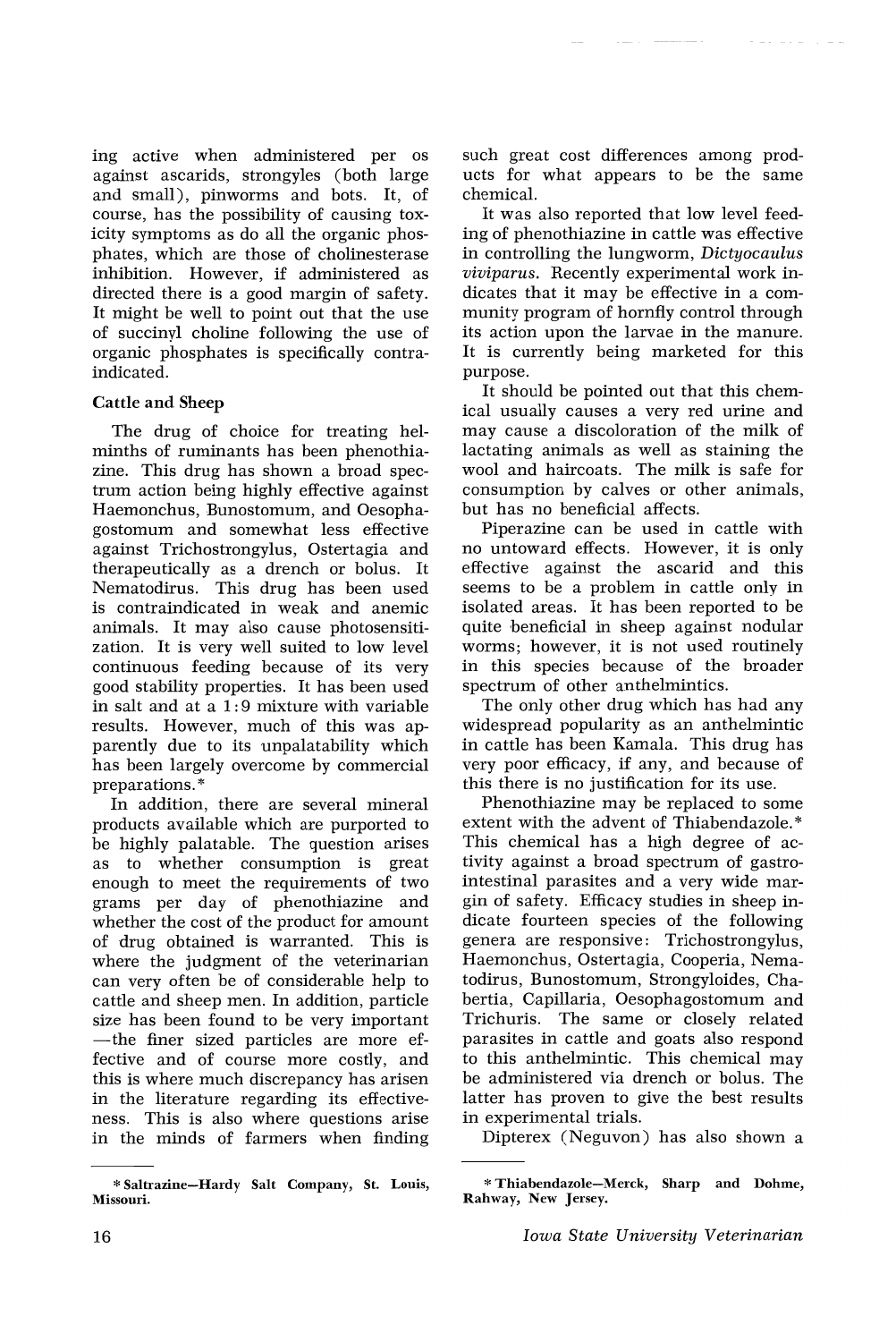| ABL |  |  |
|-----|--|--|
|-----|--|--|

| <b>TRADENAME</b> | <b>SYNONYM</b>                                              | <b>COMPANY</b>                               | ANIMAL                   | <b>INDICATION</b>                                                                                                                           |
|------------------|-------------------------------------------------------------|----------------------------------------------|--------------------------|---------------------------------------------------------------------------------------------------------------------------------------------|
| Equizole         | Thiabendazole                                               | Merck, Sharp<br>& Dohme                      | Horse                    | Strongyles (large<br>and small)                                                                                                             |
| Thibenzole       | Thiabendazole                                               |                                              | Ruminants                | Trichostrogyles<br>Haemonchus<br>Ostertagia<br>Cooperia<br>Trichuris<br>Strongyloides                                                       |
| Dyrex            | Neguvon<br>Dipterex<br>Dylox<br>Dichlorphon<br>Bayer L13/59 | Ft. Dodge<br>(Chemagro)                      | Horse                    | Ascarids<br>Bots<br>Strongyles (large)<br>and small)<br>Oxyuris equi                                                                        |
|                  | Neguvon                                                     | Chemagro                                     | Ruminants                | Haemonchus<br>Oesophagostomum<br>Trichostrongyles<br>Trichuris                                                                              |
|                  | Phenothiazine                                               |                                              | Horse<br>Ruminants       | Strongyles (small)<br>Trichostrongylus axei<br>Haemonchus<br>Bunostomum<br>Oesophagostomum<br>Trichostrongylus<br>Ostertagia<br>Nematodirus |
|                  | Piperazine                                                  |                                              | Horse<br>Swine<br>Cattle | Ascarids<br>Oxyuris equi<br>Ascarids<br>Oesophagostomum<br>Ascarids                                                                         |
|                  | Carbon disulfide                                            |                                              | Horse                    | <b>Bots</b><br>Habronema                                                                                                                    |
|                  | Hexachlorethane-<br>bentonite                               |                                              | Ruminants                | Flukes<br>Haemonchus<br>contortus                                                                                                           |
| Ruelene          |                                                             | Dow Chemical Co.                             | Sheep                    | <i>Oestrus ovis</i> larva<br>Haemonchus<br>Ostertagia<br>Trichostrongylus                                                                   |
|                  | Cadmium Salts                                               |                                              | Swine                    | Ascarids                                                                                                                                    |
|                  | Fluoride<br>Sodium                                          |                                              | ${\bf Swine}$            | Ascarids<br><b>Stomach Worms</b>                                                                                                            |
| Promintic        | Methyridine                                                 | <b>Imperial Chemical</b><br>Industries, Ltd. | Ruminants                | Ostertagia<br>Trichostrongylus<br>Cooperia<br>Nematodirus<br>Trichuris                                                                      |
| Hygromix         | Hygromycin                                                  | Eli Lilly Co.                                | Swine<br>Sheep           | Ascarids<br>Strongyloides<br>Trichuris<br>Lungworms<br>Fringed tapeworm                                                                     |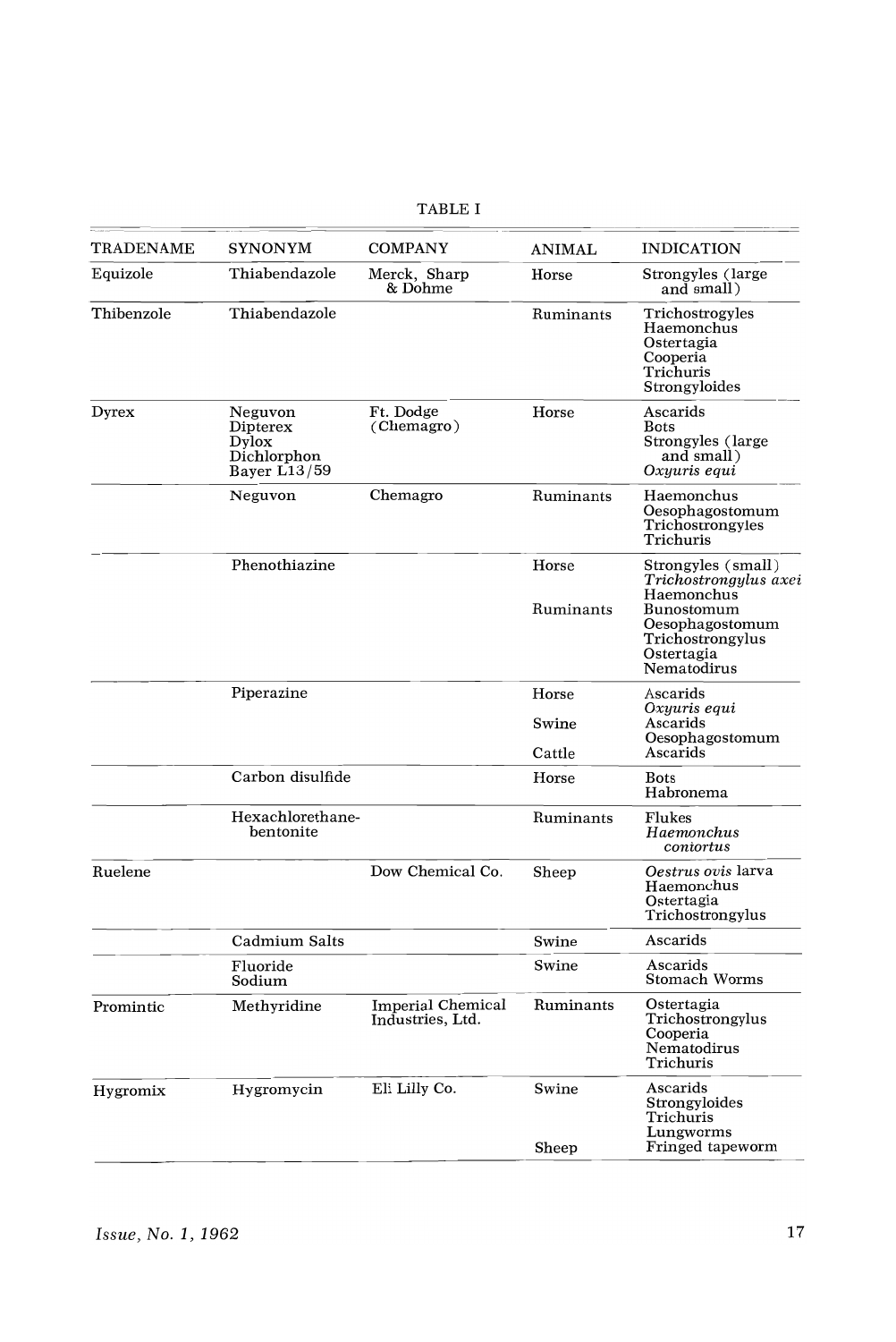high degree of efficacy in sheep and cattle for the following species: Trichuris, Trichostrongylus, Haemonchus, O e s o phagostomum, and to a lesser extent Nematodirus. This compound is considerably more toxic to cattle and sheep than thiabendazole as demonstrated by its narrow therapeutic ratio. This is so-called systemic insecticide in additon to its anthelmintic properties. It may be administered intramuscularly or orally.

It would appear that a program combining either thiabendazole or dipterex at various intervals with the continual low level feeding of phenothiazine could result in an excellent control program in cattle and sheep.

Another organic phosphate which is known primarily for its effects as a systemic insecticide is Ruelene. \* In experimental trials it has proven to be very effective against the *Oestrus ovis* larvae (all stages) in sheep. It may be administered as a drench, bolus or in the feed. It is quite safe, and it has some effect in lowering the number of Haemonchus, Ostertagia, and Trichostrongylus.

Copper sulfate at one time enjoyed widespread popularity as an anthelmintic in sheep. This compound has been replaced by the much more efficient chemicals mentioned above and its use cannot be justified today, except for its action in closing the esophageal groove in this species.

Hexachlorethane-bentonite suspension is the drug of choice for liver fluke infection of sheep and cattle. It is only effective against the adult fluke. It has also been highly effective against the large stomach worm of sheep, *Haemonchus contortus.* It is ineffective against other parasites except rumen flukes. It, like all the hydrocarbons, may cause destruction of cells of the liver. Animals should be in relatively good condition when using this chemical. Fasting is specifically contraindicated.

### Swine

The treatment of swine ascarids with chemicals was one of the earliest examples of parasite control in domestic animals which had widespread usage. Probably more chemicals have been used for this purpose than for any other helminth problem. Many of the older methods would still be effective today, but the newer methods are generally less toxic and more effective. Only those which are still used today will be discussed.

Two chemicals which still may be used but are for all practical purposes obsolete are oil of chenopodium and santonin. Both of these drugs are highly irritating, not only to the parasite, but also to the digestive tract. In addition, they may be absorbed to a great enough degree to cause central nervous system symptoms of depression or excitement.

Another drug which is highly effective for removing ascarids is cadmium. This drug is also being replaced by newer anthelmintics. Several salts of cadmium are available. All of them have the same drawback, *i.e.,* cadmium is deposited in the tissues. It must not be used more than once in the life time of the pig and it must be more than thirty days before they are slaughtered. In addition to these disadvantages, it is administered over a period of days, it causes a mild to severe gastroenteritis, and it may cause severe anemia. Its toxic effects cannot be reversed by any antidote.

Hygromycin\* is an antibiotic which has been shown to have a broad spectrum prophylactic action on helminths of swine. It is the only antibiotic which has been shown to be of economical value in the control of parasites in mammals. This compound is only for prophylactic purposes. Its use must be started early and continued up to a certain point in the life of the pig, preferably until they reach 100 to 110 pounds. It is effective against as-<br>carids, Strongyloides, lungworms and carids, Strongyloides, lungworms Trichuris. Its main action is probably in sterilization of the female. It will kill some of the parasites too, but does not qualify as a drug for treatment purposes. It is administered in the feed. It has one serious drawback, in that it may cause

<sup>\*</sup>Dow Chemical Company, Midland, Michigan.

<sup>\*</sup>Hygromix-Eli Lilly and Company, Indianapolis, Indiana.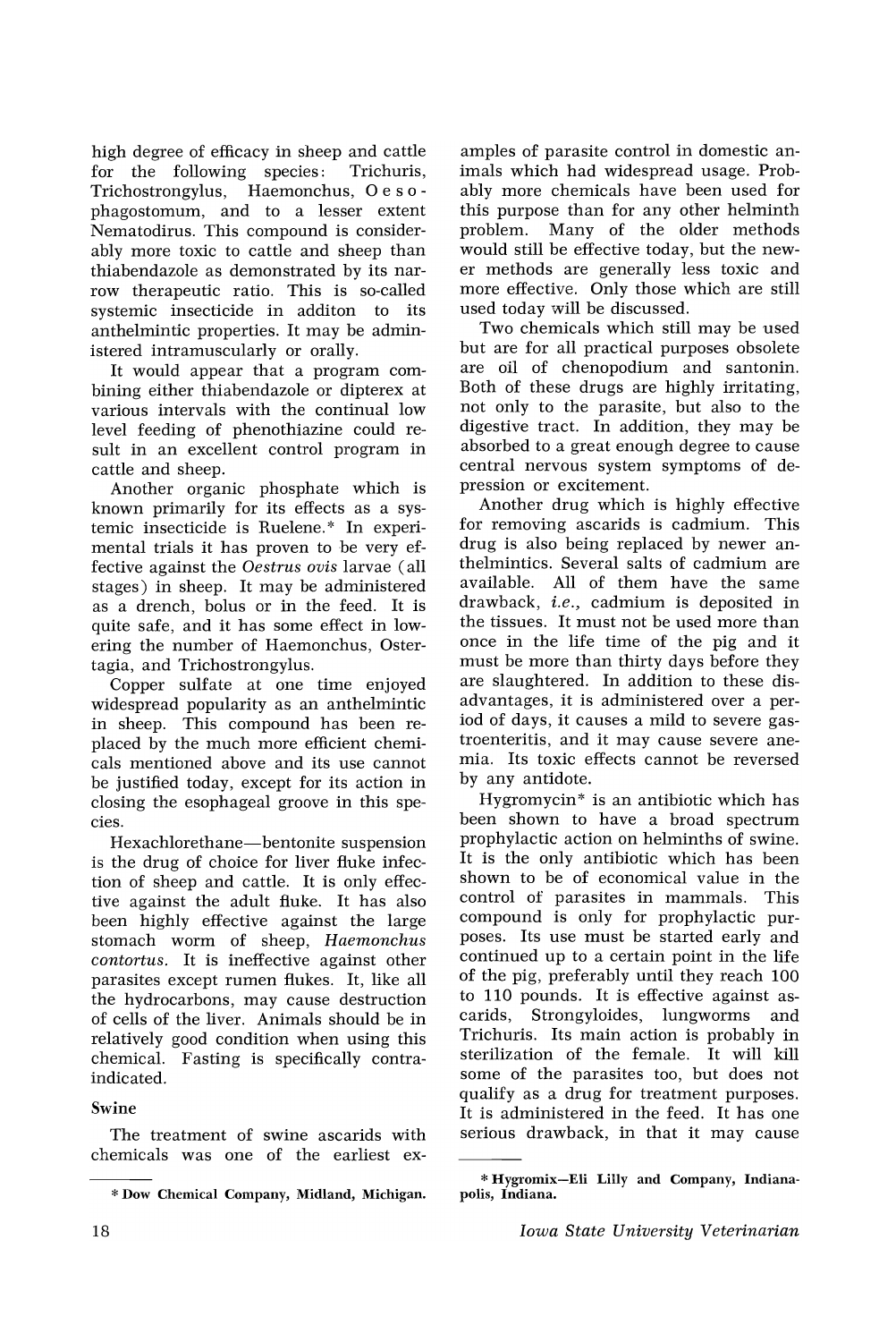deafness. This is of little significance in feeder pigs, but can be very serious in gilts and sows.

The two drugs which are probably most preferred today are sodium fluoride and piperazine. Both of these chemicals are effective mainly against the ascarid.

Sodium fluoride is inexpensive. It is administered in the feed at a 1 per cent concentration for a 24 hour period; the swine must not have access to any other feed. It must be administered only in dry feed and should be reduced to about onethird of what the drove would normally consume because it is quite unpalatable.

Its main disadvantages, then, are its extreme toxicity if too much is consumed; the fact that it must be administered in dry feed; and the problems involved with its administration.

Piperazine is considerably more expensive than sodium fluoride, but still well within reason. It is extremely non-toxic and nearly 100 per cent effective against ascarids, both immature and mature which are in the intestines. It is also fairly effective against nodular worms in swine. In addition, it is water soluble and as such can be administered in water as well as feed.

Its main disadvantages are its unpalatability and the fact that a complete therapeutic dose must be administered within a short time if it is to be effective. Therefore, the feed or water should be removed 12 to 18 hours prior to administration. This is probably the anthelmintic of choice for swine today.

# Other New Anthelmintics Which May Soon Be Marketed

A few other chemicals have had some preliminary trials and have looked promising as anthelmintics. The majority of them are the systemic insecticides. Among the ones showing most promise are Trolene\* (Dow-ET-57) in cattle and sheep; Dimethoate<sup>†</sup> for use against the Gastrophilus spp.; and Co-ral (Coumaphos) $\ddagger$  having some activity against gastrointestinal parasites of cattle and sheep. Another group of compounds which are quatenary ammonium derivatives has shown anthelmintic activity in small and large animals. The most promising one of these for use in cattle is bephenium hydroxynaphthoate (Franten)\*. However, there have been some problems with toxicity.

A new compound recently introduced in England which has shown outstanding activity against a broad spectrum of gastrointestinal parasites of sheep and cattle is Methyridine (Promintic)<sup>†</sup>. This chemical be administered orally or subcutaneously and has shown a remarkable margin of safety although it may cause local irritation at the site of injection.

It must be pointed out that no program of parasite control can ignore the basic principles of disease prevention. The preceding table is a summary of the chemicals discussed.

#### **REFERENCES**

- 1. Bailey, W. S., Diamond, D. L., and Walker D. F. Observation on the use of thiabendazole<br>in sheep and cattle. I. Parasitology 47 in sheep and cattle. J. Parasitology (Supp!.) :40-41. 1961.
- 2. Bell, R. R., Gavin, T. J., and Turk, R. D. Anthelmintics for ruminants. VI. Thiabendazole. Am. J. Vet. Res. 23:195-200. 1962.
- 3. Broome, A. W. J. Preliminary observations on the mode of action of Methyridine. Vet. Record 73:168. 1961.
- 4. Brown, H. D., Matzuk, A. R., lIves, I. R., Peterson, L. H., Harris, S. A., Sarett, L. H., Egerton, J. R., Yakstis, J. J., Campbell, W. C., and Cuckler, A. C. Antiparasitic drugs. IV. 2-(4'- Thiazolyl)-benzimidiazole, as new anthelmintic. J. Am. Chem. Soc. 83:1764-1765. 1961.
- 5. Cox, D. D. and Todd, A. C. Survey of gastrointestinal parasitism in Wisconsin dairy cattle. J.A.V.M.A. 141:706-709. 1962.
- 6. Cuckler, A. C. Thiabendazole, a new broad<br>spectrum anthelmintic. J. Parasitology 47<br>(Sunnl \:86.97) 1061 (Suppl.):36-37. 1961.
- 7. Drudge, J. H. Parasitic infections of horses. Vet. Scope 6:2-8. 1961.<br>———, and Elan, G. Comparison of thiabenda-
- 8. ---, and Elan, G. Comparison of thiabenda-zole, Ruelene and phenothiazine for anthel-mintic activity in sheep. J. Parasitology 457 (Suppl.) :39-40. 1961.
- 9. ---, Leland, S. E. Jr., Wyant, Z. N., Elam, G. W., and Lyons, E. T. Clinical tests with G. W., and Lyons, E. T. Clinical tests with the organic phosphate insecticide, Dimethoate,

\*Burrough, Wellcome and Company, Tuckahoe, New York.

t Imperial Chemical Industries, Limited, London, England.

<sup>\*</sup> Dow Chemical Company, Midland, Michigan. t American Cyanamide Company, New York 20, New York.

<sup>+</sup>Chemagro Corporation, Kansas City, Missouri.